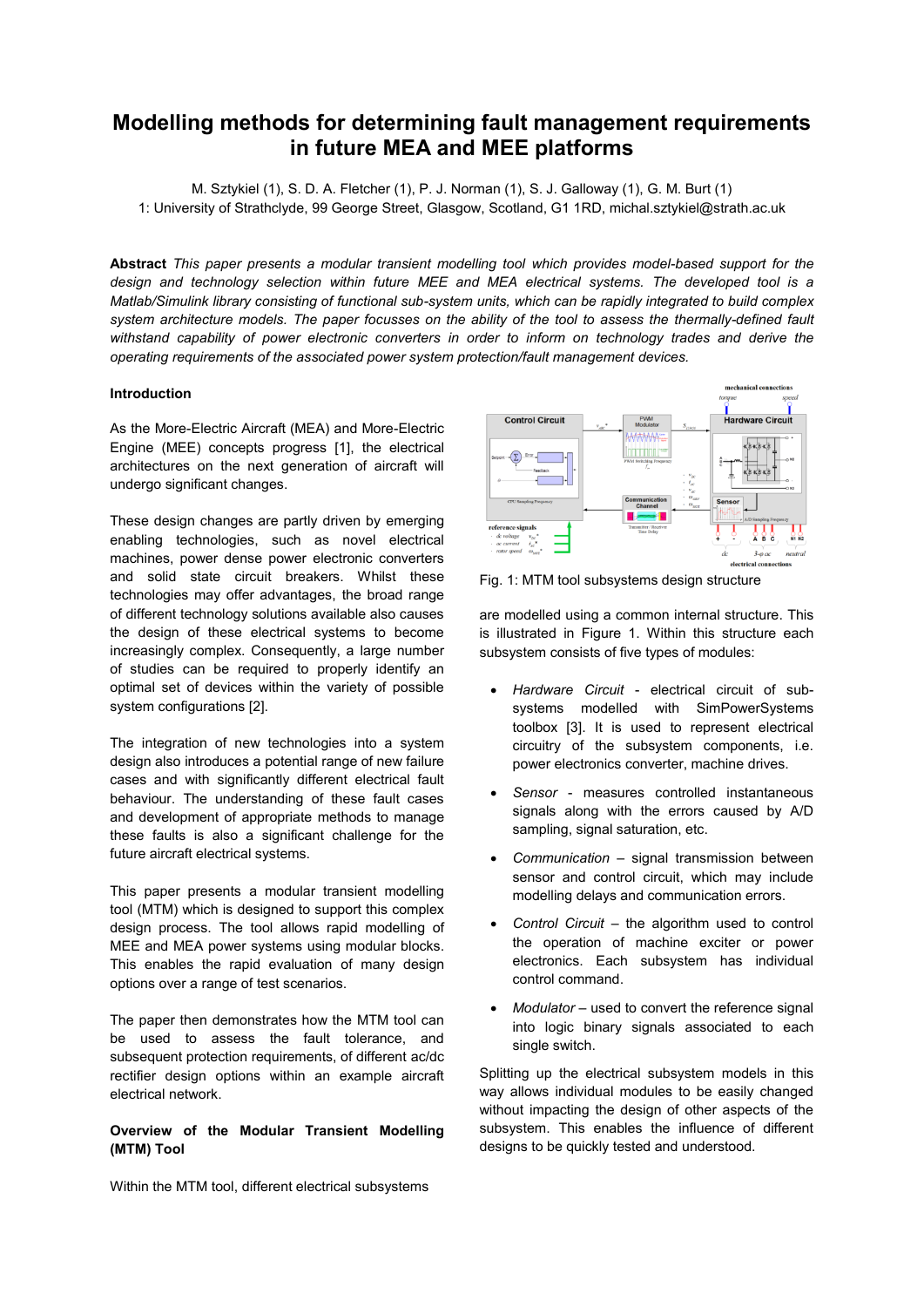#### **Dynamic Electro-Thermal Modelling**

As well as providing detailed electrical transient modelling capability, the MTM tool allows the thermal behaviour of the electrical components to be modelled. This enables the impact of adverse network conditions on the components, such as electrical faults, to be quantified and the required fault withstand to be better understood.

By way of an example, this section describes how this is achieved for power converters using dynamic junction temperature and power loss estimation models. These models have been developed to measure and record the transient junction temperature and the variations in power loss of each individual semiconductor during normal and fault conditions.

The electro-thermal model calculates the transient temperature change based on estimated instantaneous power losses, from the instantaneous output current  $i(t)$ , voltage  $v(t)$ , temperature  $T_i(t)$ , and other parameters, such as component thermal resistance, which can be found in manufacturers' datasheets.

Figure 2 illustrates the outline structure of the developed device electro-thermal model. This proposed power loss modelling approach is consistent with that presented in [4,5], which is a commonly accepted method for loss evaluation of power semiconductor devices.



Fig. 2: Top-level flow chart used to estimate power losses and junction temperatures

The dissipated energy values are determined using three-dimensional look-up tables which have been developed using the device characterisation data in manufacturer datasheets. The loss models of the diodes are designed in a similar way. Note that these models are not designed to capture forward recovery losses generated during the turn-on as these are considered negligible and normally neglected for switching frequencies below 400 kHz [6].

During normal operation, the electro-thermal model can be used to estimate power losses and junction temperature levels. During abnormal operation, the thermal model of a single device is capable of

indicating the rate of rise of junction temperature, for example when the device is subjected to excessive fault current. Figure 3 illustrates the developed model. The thermal impedance from junction to ambient *Zth(jc)(t)* is modelled as a six-layer Foster RC network [4,5]. The Foster network is a partial fraction circuit consisting of series-connected RC elements. Such a network allows accurate estimation of the temperature rise between these points.

The thermal resistance *Rth* will determine the steady state value of junction temperature and the thermal time constant *τRC*. The *τRC* can be calculated from

$$
\tau_{_{RC}} = R_{_{th}} \cdot c_{_{th}} \tag{1}
$$

This will dictate the dynamic change of the junction temperature *Tj*..



Fig. 3: Thermal circuit model for the semiconductor power modules.

The inlet coolant temperature, *TCW*, is assumed constant for both steady state and fault conditions, due to the fault's relatively short duration. The RC parameter values of semiconductor junction-case transient thermal impedance *Zth(j-c)(t)* can be found directly from the manufacturers' datasheets [7-10]).

The thermal resistance value of the selected cooling systems cold plate *Rth(s-CW)* can also be obtained directly from manufacturers' datasheets. The models used in the subsequent sections will utilise the tube liquid cold plate described in [11] as an example.

The thermal capacitance of the component cooling system can be approximated from

$$
C_{th(s-CW)} = m_s \cdot c_s \tag{2}
$$

where *m<sup>s</sup>* is mass and *c<sup>s</sup>* is the specific heat of the selected cold plate material. The transient temperature rate of change  $\Delta T_i(t)$  is estimated from

$$
\Delta T_j(t) = P_d(t) \cdot \sum_{i=1}^{6} R_{\phi(i)} \cdot (1 - e^{-t/R_{\phi(i)} \cdot C_{\phi(i)}})
$$
 (3)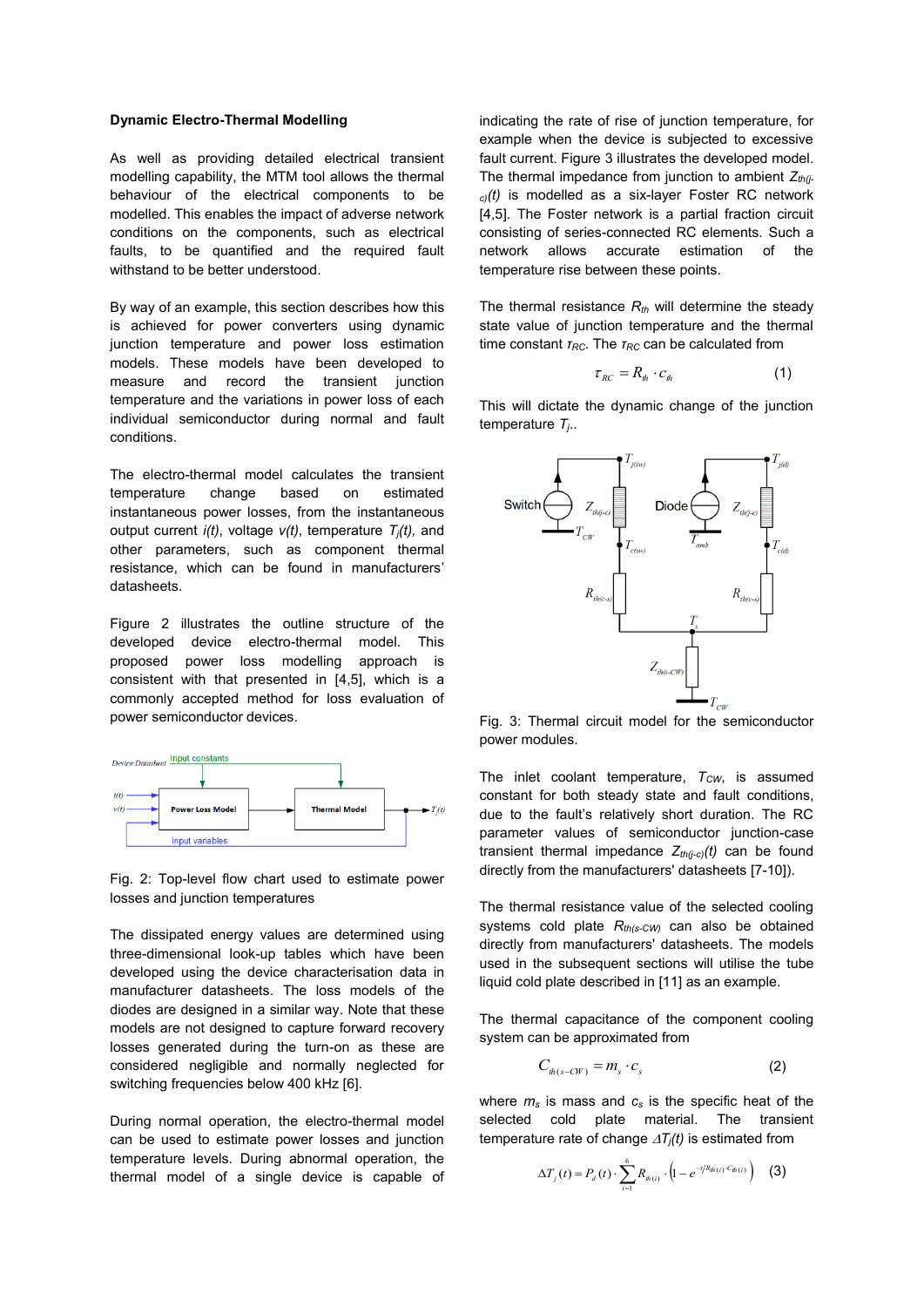

Fig. 4: Example network representation of the modelled MEE/MEA power system

with the total dissipated power  $P_d(t)$  made by switching and conduction losses.

# **Junction Temperature Variations during Faults**

The developed MTM dynamic electro-thermal model for solid state devices can be both used for the sizing of the converter components and the characterisation of device dynamic thermal behaviour under fault conditions. This second feature will be illustrated further in this section. For this purpose the example electrical network shown in figure 4 will be utilised, with the simulation results focusing on the response of the main power converter supplying the ±270VDC bus.

Within this network, the capability provided by the MTM tool enables:

- Evaluation of fault tolerant operation
- Specifications of parameter settings for overload and fault protection systems.
- Identification of timing sequence for fault management optimal response.
- Specifications of power electronics cooling system design

Figure 5 illustrates the effect of a simulated 1-phase short circuit ac fault on the analysed rectifier and dc network.

The fault causes the ac line voltage on the affected phase to collapse. This also results in a voltage drop across the dc distribution bus. Subsequently, the rectifier *Control Circuit* module commands a higher current to flow through the switches in healthy phases in order to maintain constant dc voltage across the +/- 270 VDC distribution system.

The increased currents flowing through the semiconductor switches result in a rise in their



Fig. 5: Post-fault behaviour during ac fault on the generator-side rectifier with INFINEON FL300R [7].

junction temperature. If the fault is not cleared quickly enough by the network protection system, the junction temperature may exceed the maximum limits of *Tj(t)*  $>175^{\circ}$ C and lead to the activation of the converter block-mode. This would cause all semiconductor switches to be turned off and the converter to be temporarily out of service [12]. Until the junction temperature of the solid state switches drops down to a safe level  $(T_i(t) < 150^{\circ}$ C), the rectifier cannot provide the required amount of power to the dc distribution system.

Table 1 presents the measured periods, from fault inception until the junction temperature rises above 175<sup>0</sup>C, *tfault,* and the duration of the rectifier's fault recovery period, *tblock*, for each analysed set of solid state switches. During the fault recovery period, the rectifier is out of service and ancillary power must be used to supply the electric loads. The results can be used to support the design of fault protection schemes, optimise fault management system or determine cooling system and inductor size requirements for fault tolerant operation.

Table 1: Simulation results of different ac/dc rectifier variants for optimal fault management system design

| Device                            | Min. fault-tolerant<br>period $t_{\text{fault}}$ [ms] | Max. fault-recovery<br>period $t_{block}$ [ms] |
|-----------------------------------|-------------------------------------------------------|------------------------------------------------|
| <b>INFINEON</b><br>FL300R [7]     | 21.1                                                  | 15.21                                          |
| <b>SEMIKRON</b><br>SKiM301ML [8]  | 18.7                                                  | 24.34                                          |
| <b>ROHM</b><br><b>BSM300D [9]</b> | 0.363                                                 | 2.203                                          |
| CREE<br>CAS300M [10]              | 0.401                                                 | 6.129                                          |